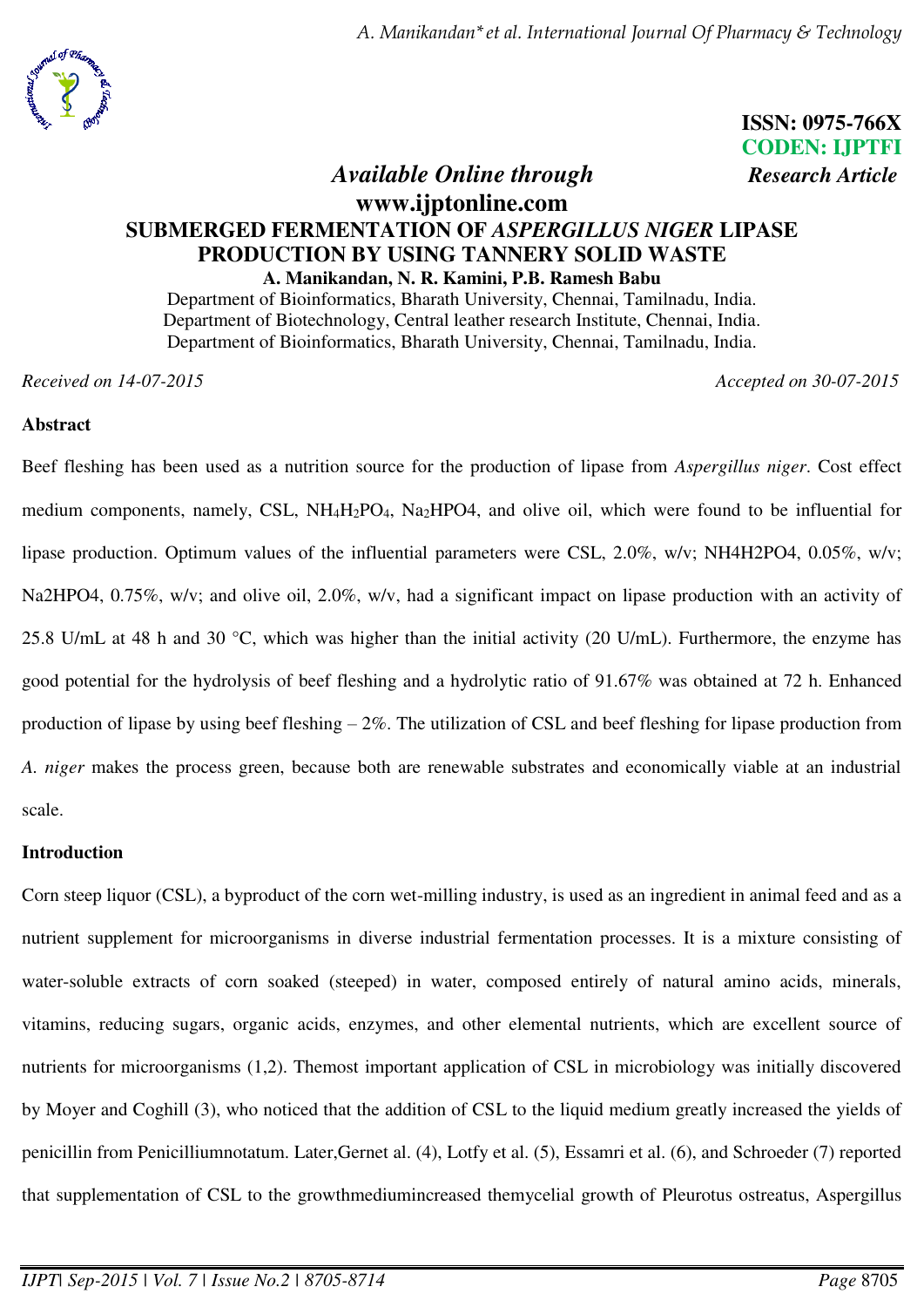niger, Rhizopus oryzae, and Aspergillus parasiticus, respectively, because CSL also adjusts the tracemetal balance in the fermentation medium.

Lipase (EC 3.1.1.3) hydrolyses triglycerides into diglycerides, monoglycerides, glycerol and fatty acids. Interest in these enzymes has increased markedly over the last decades, in view of their diverse applications in medicines (digestive enzymes), food additives (flavour- modifying enzymes), clinical reagents (glyceride – hydrolyzing enzymes) and cleaners (detergent additives) and for synthesis of biopolymers and biodiesel (Sugiura, 1984; Pandey, 1999). Lipase can also catalyze reverse reactions, such as esterification and transesterification, in non-aqueous environments, and can show regio- and enantioselectivity. Because of these attributes, lipases find a wide range of applications in industry and fine chemicals (Sharma, 2001). Besides, Solid state fermentation (SSF), which is characterized by microbial growth on moist solids, has proven to be an efficient way to produce enzymes, especially by filamentous fungi, since it provides the microorganisms with the environment akin to their natural habits (Pandey et al., 1999; Durand, 2003). However, like in many applications that demand high enzyme yields, lipase production depends on the cost reduction so as to be economically viable. Solid state fermentation (SSF) provides a viable alternative to produce industrial enzymes at lower costs, (Castilho et al., 2000; H¨olker et al., 2004) with the advantage of using agro-industrial residues as growth substrates and employing considerably less sophisticated equipment. Oil cakes, in particular, edible oil cakes offer potential benefits when utilized as substrates for bioprocesses. These substrates have been utilized for fermentative production of enzymes and antibiotics etc. (Sumitra et al., 2007).

Although SmF (Submerged Fermentation), which is widely used in the enzyme industry, has advantages in process control and good yields of extracellular enzymes, the products in fermentation of beer are relatively dilute and therefore the downstream process releases high volumes of effluents (sewage). As an alternative, solid state fermentation (SSF) has been developed and proved to be an economical way to produce various enzymes including lipases and esterases (Gombert et al., 1999)

#### **Material and Methods**

#### **Material**

All the chemicals used in the present study were of AR grade and purchased from Hi-Media Limited and S.D. Fine Chemicals Limited, Mumbai, India. Corn steep liquor was obtained as gifts from Anil Products Limited, Mumbai,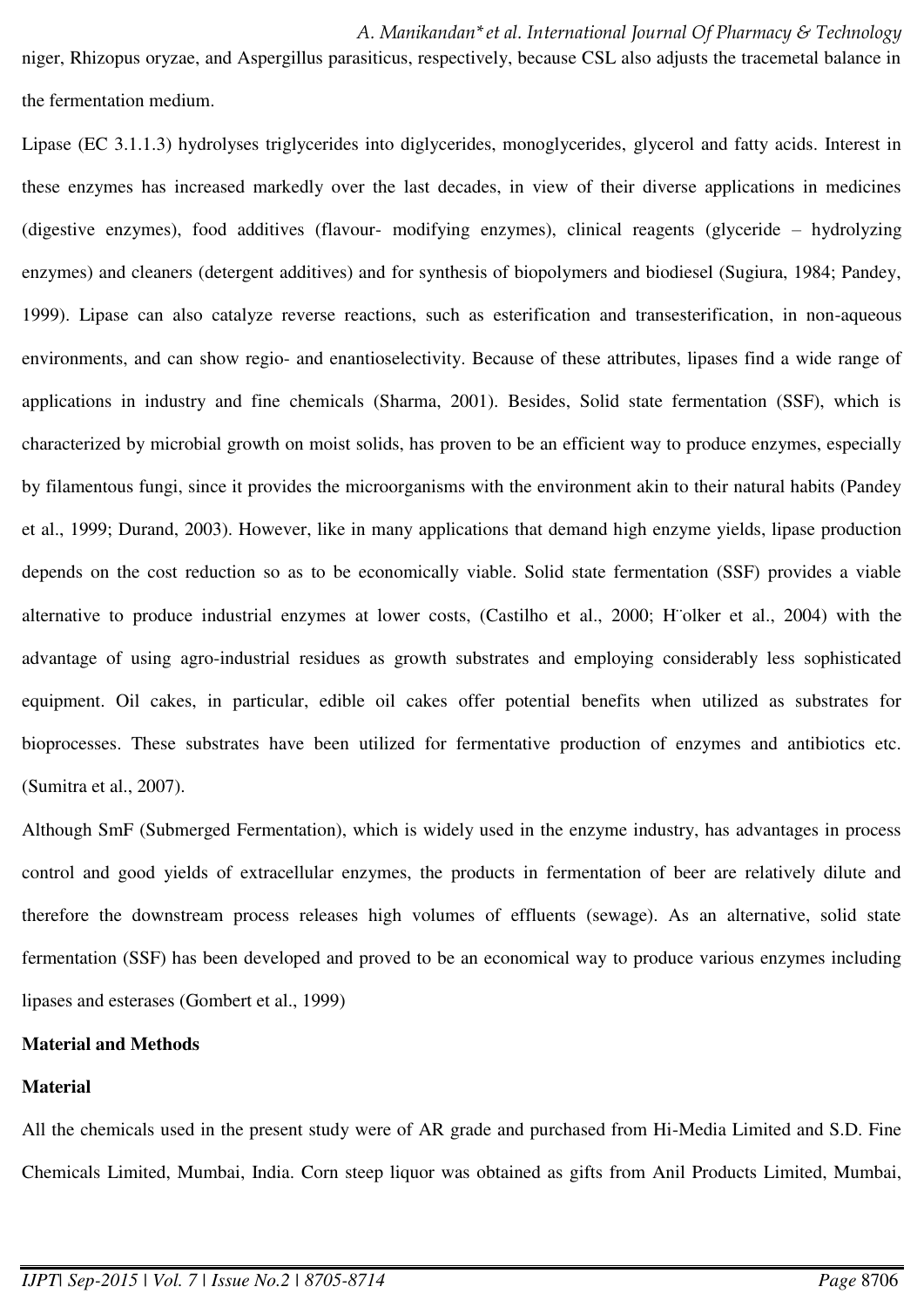India. The other ingredients of the media, namely, sucrose, sodium chloride, and olive oil, were purchased from local markets in Chennai, India.

#### **Inoculum and Culture Conditions**

The spore suspension for inoculation was prepared by adding 2 ml of sterile distilled water to the culture slant, and the spores were dislodged using an inoculation needle under aseptic conditions[1]. A spore suspension containing 4.3  $\times$  10<sup>8</sup> spores/ ml was used as an inoculum. Lipase production was carried out in 250mL Erlenmeyer flasks, each containing 10 ml of the sterile production medium of pH 7.0. The medium was inoculated with 240 μl of spore suspension and grown for 48 h on a rotary shaker at 30 °C and 120 rpm. After growth, the biomass was removed by filtration, and the cell-free supernatant was used as crude enzyme preparation. All of the experiments were carried out in batches, and the results are expressed as the average of triplicates[2].

# **Estimation of Protein Content (Kjeldhal method or Digestion, 1883)**

20ml of concentrated  $H_2SO_4$  with catalyst (Potassium sulphate and copper sulphate) to one gram of beef flesh. Addition of 50ml distilled water and further 50ml of baric acid added. Finally back titrated with 0.03N concentrated sulphuric acid. Khjeldhal method is used to estimate the nitrogen content of sample[3]. The conversion factor (6.25) can be used to predict the quantity of protein present in sample.

 $(A-B)$  × Normality of H<sub>2</sub>SO<sub>4</sub> × Mw of Nitrogen

Nitrogent (%) = ----------------------------------------------------------- × 1000

# Weight of the sample

**Extraction Lipids from Beef Fleshing using Soxhlet Method:** 12g of Sample (Beef fleshing) with 150ml of petroleum ether. Sample was reflux for about 4- 5 hours and solvent evaporated in boiling water bath. Weigh the lipid content in sample[4].

**Moisture Analysis of Beef Fleshing:** 1g of sample was incubated at 100 °C in hot air oven for 1hour and Sample weighs in moisture analyzer

Ash Content of Beef Fleshing: Fleshing maintained in 500 - 600 °C for 1 hour and fleshing became ash, sample weighed in the balance.

**Medium Optimization with CSL as Nutrition Adjunct:** Lipase production was initially carried out in the production medium of Kamini et al. (26) with the following composition (%, w/v):meat extract, 1; urea, 0.5; sucrose, 0.5; MgSO4 3 7H2O, 0.05; KH2PO4, 0.1; Na2HPO4, 0.3; and olive oil, 1. To develop a low-cost medium,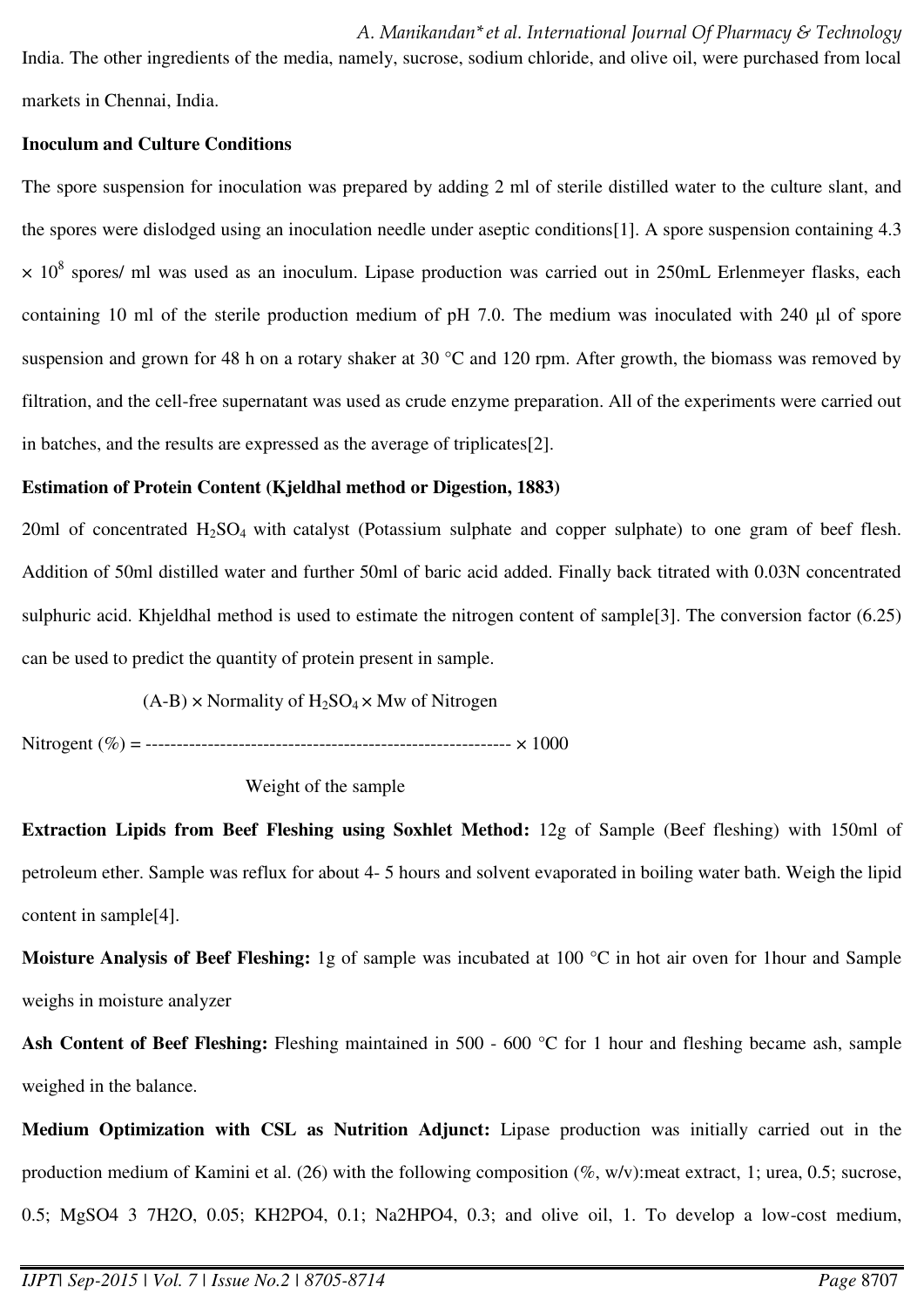*A. Manikandan\*et al. International Journal Of Pharmacy & Technology*  optimization studies were investigated using by CSL (0.5-5.0%, w/v), urea, sucrose, sodium chloride, various inorganic nitrogen sources [NH4NO3, (NH4)2SO4, NH4H2PO4, and NaNO3], phosphates (KH2PO4 and Na2HPO4), and inducers (olive oil) were replaced by beef fleshing for the production of lipase[5].

**Enzyme Assay:** Lipase activity was determined according to the method of Yamada et al. (1965) using olive oil as substrate[6]. One unit of activity was defined as the amount of enzyme releasing 1 μmol of free fatty acid in 1 min at pH 7.0 and 37°C

#### **Replacement of Oil Inducers**

Beef fleshing used to replace the various oil as inducers and increase the production of lipase enzyme by submerged fermentation[6]. The beef fleshing about 2% was used in the production medium

#### **Scale up of Lipase Production**

Scales up of lipase production from 10ml flask level to 200ml were carried out. Substrate inoculums were inoculated into 200ml of CSL medium in series of sterilized flasks 96 h and assayed for lipase activity at 24 h intervals. The variation of temperature during the process was monitored<sup>[7]</sup>.

# **Hydrolysis of Various Oils by** *A. niger* **Lipase**

Crude culture filtrate containing lipase of A. niger was subjected to ammonium sulfate precipitation (80% saturation)[8]. The resulting precipitate was dissolved in 0.01 M phosphate buffer (pH 7.0) and dialyzed against the same buffer. The partially purified lipase was lyophilized and used for the hydrolysis of vegetable oils and fish oils[9].

Hydrolytic reactions were carried out in series of 100 mL Erlenmeyer flasks containing 1 g of oil, 15mLof 0.1Mphosphate buffer (pH 7.0), and 50 U of lipase (81.74 U/mg of protein) and incubated at 30 °C for 120 h with shaking at 120 rpm. Samples were taken at 24 h intervals, and reaction was stopped by the addition of 20 mL of ethanol; the free fatty acids liberated were titrated with 0.1 N KOH[10]. A control was carried out similarly, except the enzyme solution was added after the addition of ethanol. The control value was subtracted from the experimental value, and the acid value was calculated. The hydrolysis ratio was calculated by the following equation[12]:

Hydrolysis ratio (%) = acid value/saponification value  $\times 100$ 

The effects of lipase concentration, substrate/buffer ratio, and use of additives and solvents in the reaction mixture were also determined for palm oil to achieve maximum hydrolysis<sup>[13]</sup>. The fatty acid composition of the hydrolyzed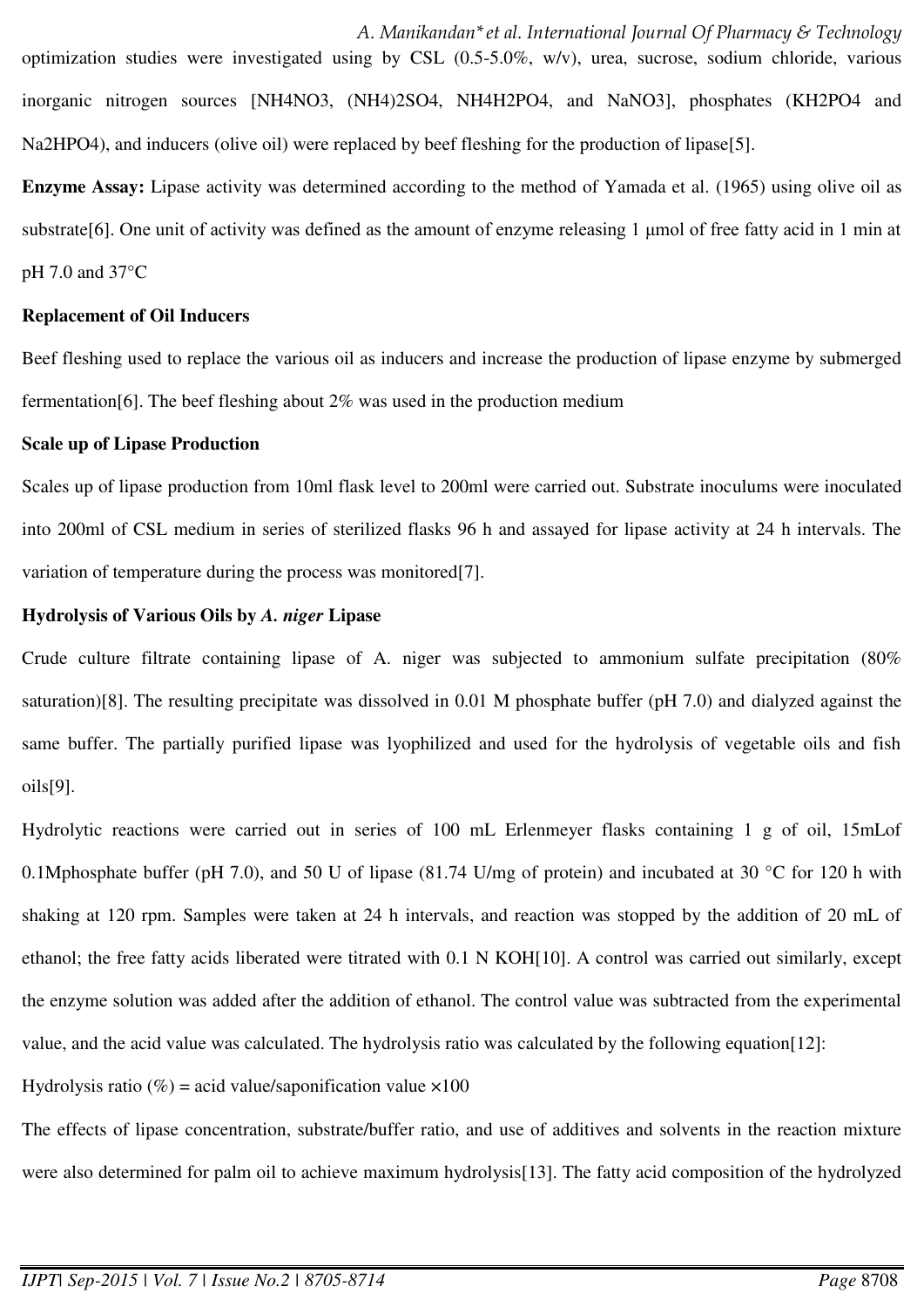*A. Manikandan\*et al. International Journal Of Pharmacy & Technology*  palm oil was estimated by esterification of the fatty acids to their respective methyl esters as described by Kanya et al. (28).

# **Results and Discussion**

# **Beef Fleshing Characterization**

Proximate analysis of crude protein, fat, ash and moisture were carried out according to the methods of AOAC[14]. All determinations were done in triplicate and the mean value was recorded. Protein content was higher than lipid content noted in all tested samples[15].



#### **Fig 1: Composition of Beef Fleshing.**

# **Table 1: Composition of Beef Fleshing.**

| S.No           | Composition | Percentage |
|----------------|-------------|------------|
|                | Lipids      | 5.27       |
| $\overline{2}$ | Protein     | 11.5       |
| 3              | Moisture    | 45.4       |
|                | Ash         | 8.5        |

# **Submerged Fermentation**

The production of lipase from *A. niger* in submerged fermentation was reported earlier by Kamini *et a[17]l*. 1998. Economic analysis of the above medium revealed that addition of meat extract alone to the medium contributes about 66.8% of medium cost. Therefore, attempts were made to make the process economically viable by using an inexpensive nutrition adjunct, CSL, because it is an excellent source of nitrogen and carbon for most of the microorganisms[18].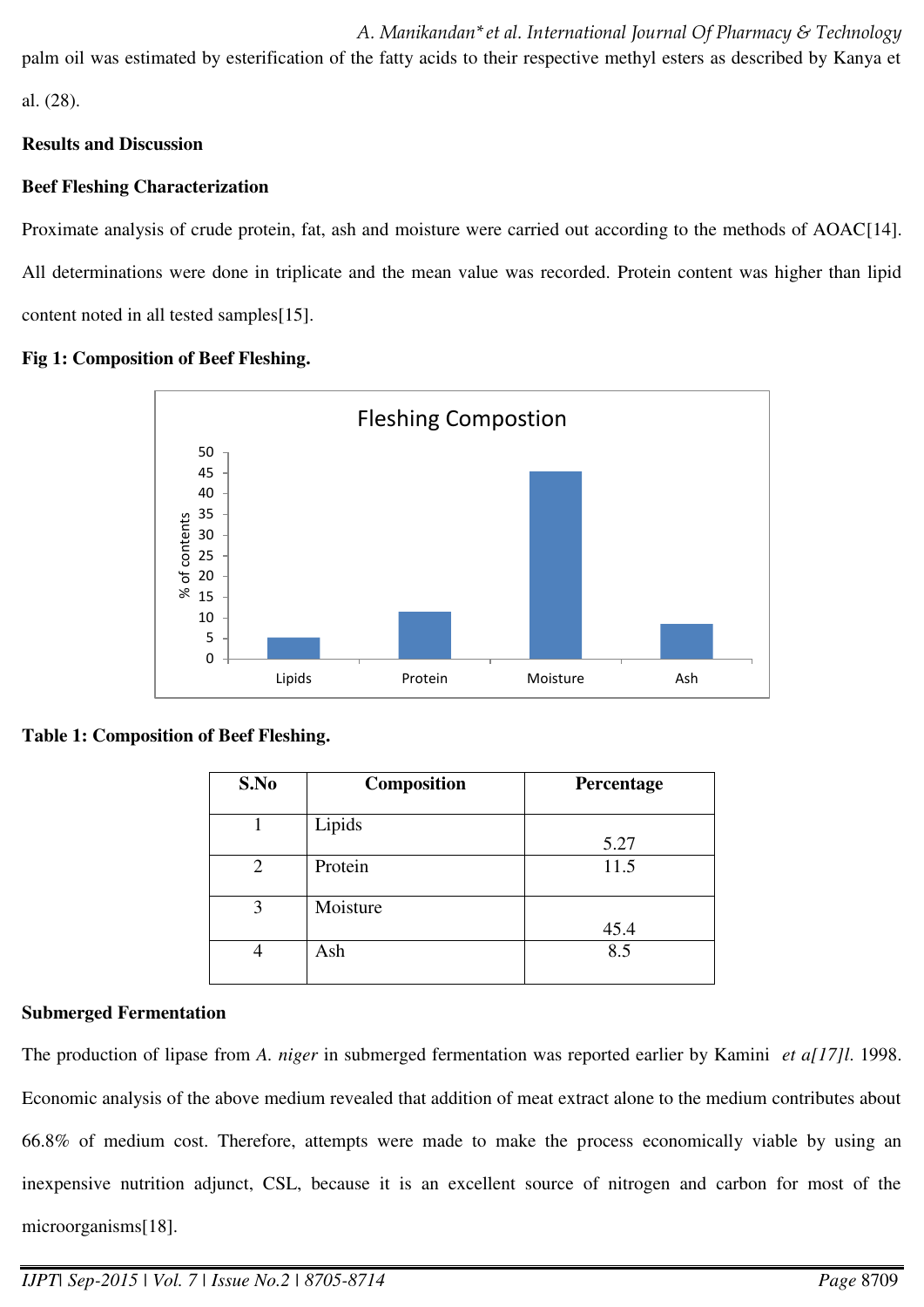**Fig 2: Lipase Production by Conventional Medium** 



# **Table 2: Lipase Production using CSL and Oil as Inducers.**

| Time (h) | <b>Activity (U/ml)</b> |
|----------|------------------------|
| 24h      | 19.2                   |
| 48h      | 25.5                   |
| 72h      | 22.5                   |
| 96h      | 12.3                   |

Conventional medium has got higher yield of 25.5 (U/ml) at 48h. Oil inducer plays vital role in production medium along with other ingredient[19].

# **Fig 3: Lipase Production using Beef Fleshing and CSL.**



Addition of beef fleshing for lipase production in submerged fermentation show comparable enzyme production (25.8

U/ml) at 48h.Exctraction process made easy when we using the beef fleshing in production medium[20].

**Table 3: Lipase Production using Beef Fleshing and CSL.** 

| <b>Percentage of</b><br>Fleshing | 24h | 48h  | 72h | <b>96h</b> |
|----------------------------------|-----|------|-----|------------|
| $\%$                             | 4   |      |     |            |
| $2\%$                            |     | 25.8 |     |            |
| $5\%$                            |     |      |     |            |
| $10\%$                           |     |      |     |            |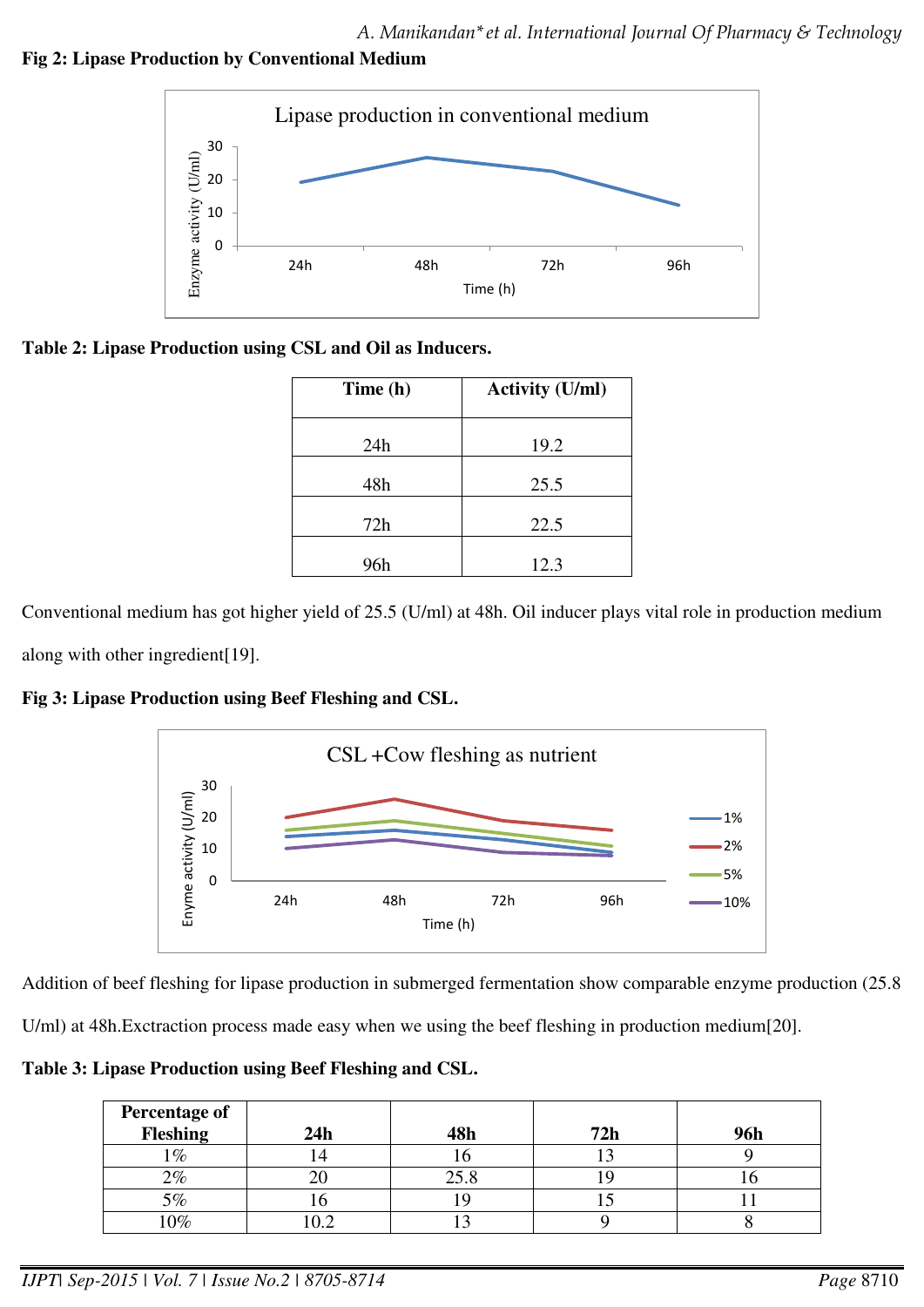*A. Manikandan\*et al. International Journal Of Pharmacy & Technology*  Beef fleshing which replace the oil inducer in lipase production medium at different ratio (1%, 2%, 5%, 10%) among the different ratio the 2% of beef fleshing had influence on the lipase production[21]

# **Hydrolysis of Beef Fleshing using Lipase from** *Aspergillus niger*

The fleshing was hydrolyzed efficiently to 71.3% at 24 h initially and optimization studies showed an increase in the hydrolytic ratio by 15.6% at 24 h, when the reaction mixture contained 10 g of fleshing, 25 ml of 0.1 M phosphate buffer (pH 7.0), and 250 U of lipase[22]. Accordingly, the fermented substrate could be directly used for the hydrolysis of tallow and in the production of fatty acid esters, since the fuel produced from tallow has the advantage of a higher calorific value and octane number than the fuels obtained from vegetable oils as reported by Lebedevas *et al*. (2006)[23]. Moreover, the reported hydrolytic ratio was comparatively higher with our lipase, than the hydrolytic ratios of beef fleshing obtained with lipases from Rhizomucor miehei (73%) and Yarrowia lipolytica (65%) (Adamczak and Bednarski, 2004), while a higher hydrolytic ratio of 93.86% was reported by Gao *et al*. (2009) using surfactant coated commercial lipase of C. Rugosa (Novoenzymes, China). However, the direct application of the fermented substrate for fleshing hydrolysis by *A[24]. niger* makes the process economical and avoids the need for expensive enzyme recuperation and immobilization processes[25].



**Fig 4: Hydrolysis of Fleshing by** *A. niger* **Lipase.** 



| S.No | <b>Incubation</b> | <b>Hydrolysis</b><br>Percentage |
|------|-------------------|---------------------------------|
|      | 24h               | 71.30                           |
| ◠    | 48h               | 86.58                           |
| 3    | 72h               | 91.67                           |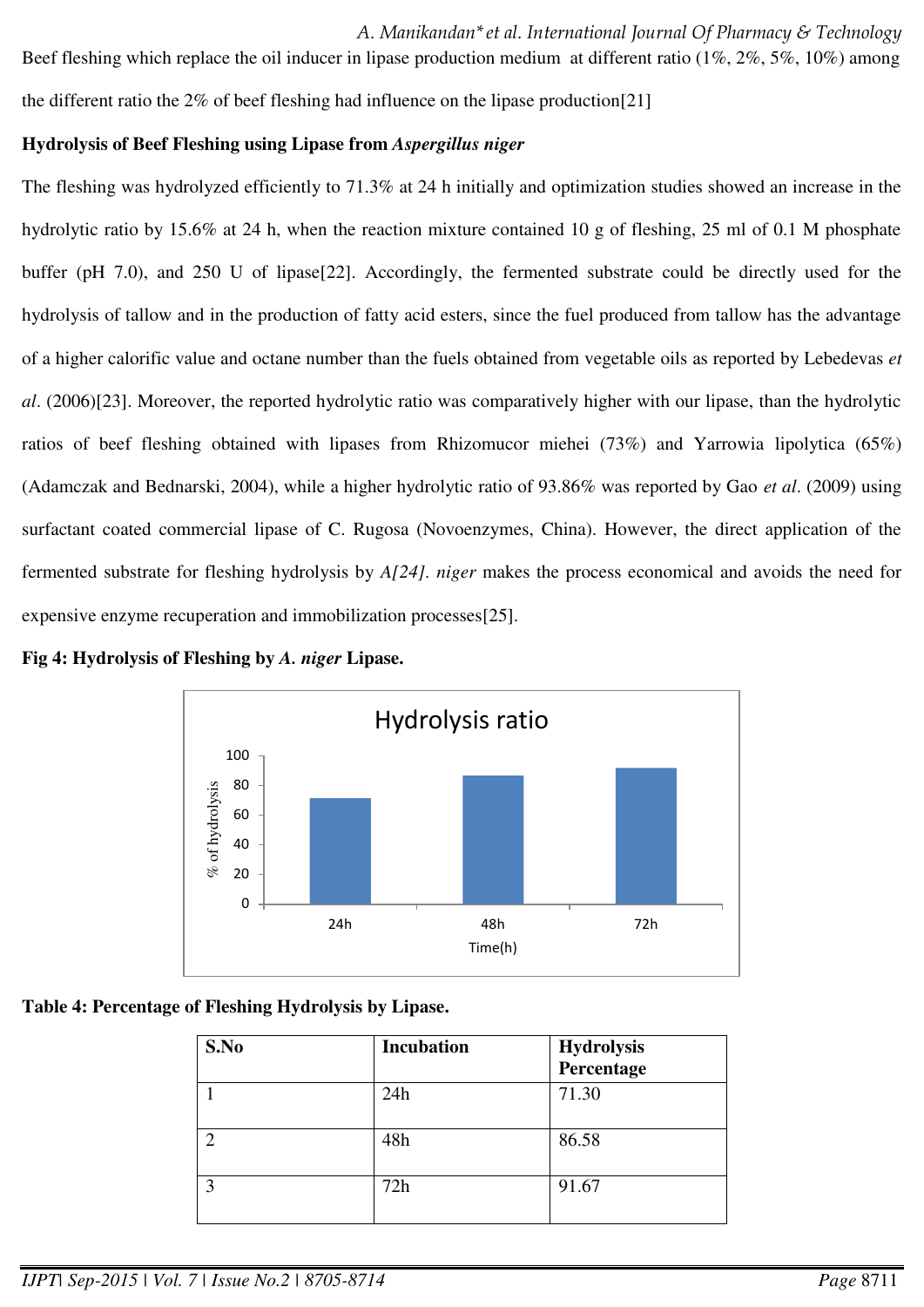*A. Manikandan\*et al. International Journal Of Pharmacy & Technology*  The direct application of fermented substrate on fleshing hydrolysis was evaluated, since the use of fleshing is declined due to the changing feeding habits of human beings and all the excess tallow produced are not used in soap industry (Bhatti *et al*., 2008). Hence, it is economical to consider fleshing, a low cost feedstock, in oleochemical industries for the production of fatty acids and their corresponding esters using enzymes, because they make the process energy efficient than the conventional thermal[26] fat splitting process, which requires operations at elevated temperature and pressure (Edwinoliver *et al*., 2010).

# **References**

- 1. Adamczak, M. and Bednarski, W. "Enhanced activity of intracellular lipases from *Rhizomucor miehei* and *Yarrowia lipolytica* by immobilization on biomass support particles", Process Biochem., Vol. 39, pp.1347–1361, 2004.
- 2. Adinarayana, K., Prabhakar, T., Srinivasulu, V., Rao, M.A., Lakshmi, P.J. and Ellaiah, P. "Optimization of process parameters for cephalosporin C production under solid state fermentation from *Acremonium chrysogenum*". Process Biochem., Vol. 39, 171–177, 2003b.
- 3. Babu, I.S. and Rao, G.H. "Lipase production by *Yarrowia lipolytica* NCIM 3589 in solid state fermentation using mixed substrate", Res. J. Microbiol. Vol. 2, pp.469–474, 2007.
- 4. Benjamin, S., Pandey, A., "Coconut cake: a potent substrate for production of lipase by *Candida rugosa* in solid state fermentation", Acta Biotechnol., Vol. 17, pp.241–251, 1997.
- 5. Bhatti, H.N., Hanif, M.A., Qasim, M. and Rehman, A. "Biodiesel production from waste tallow", Fuel, Vol. 87, pp.2961–2966, 2008.
- 6. Cordova, J., Nemmaoui, M., Ismaili-Alaoui, M., Morin, A., Roussos, S., Raimbault, M. and Benjilali, B. "Lipase production by solid state fermentation of olive cake and sugarcane bagasse". J. Mol. Catal. B: Enzym., Vol. 5, pp.75–78, 1998.
- 7. Edwinoliver N.G., Thirunavukarasu K., Naidu R.B., Gowthaman M.K., Nakajima Kambe T., Kamini N.R. "Scale up of a novel tri-substrate fermentation for enhanced production of *Aspergillus niger* lipase for tallow hydrolysis", Bioresour. Technol., Vol. 101, pp. 6791–6796, 2010.
- 8. Hasan, F., Shah, A.A. and Hameed A. "Industrial applications of microbial lipases'. Enzy. Microbial. Technol., Vol. 39, pp. 235-251, 2006.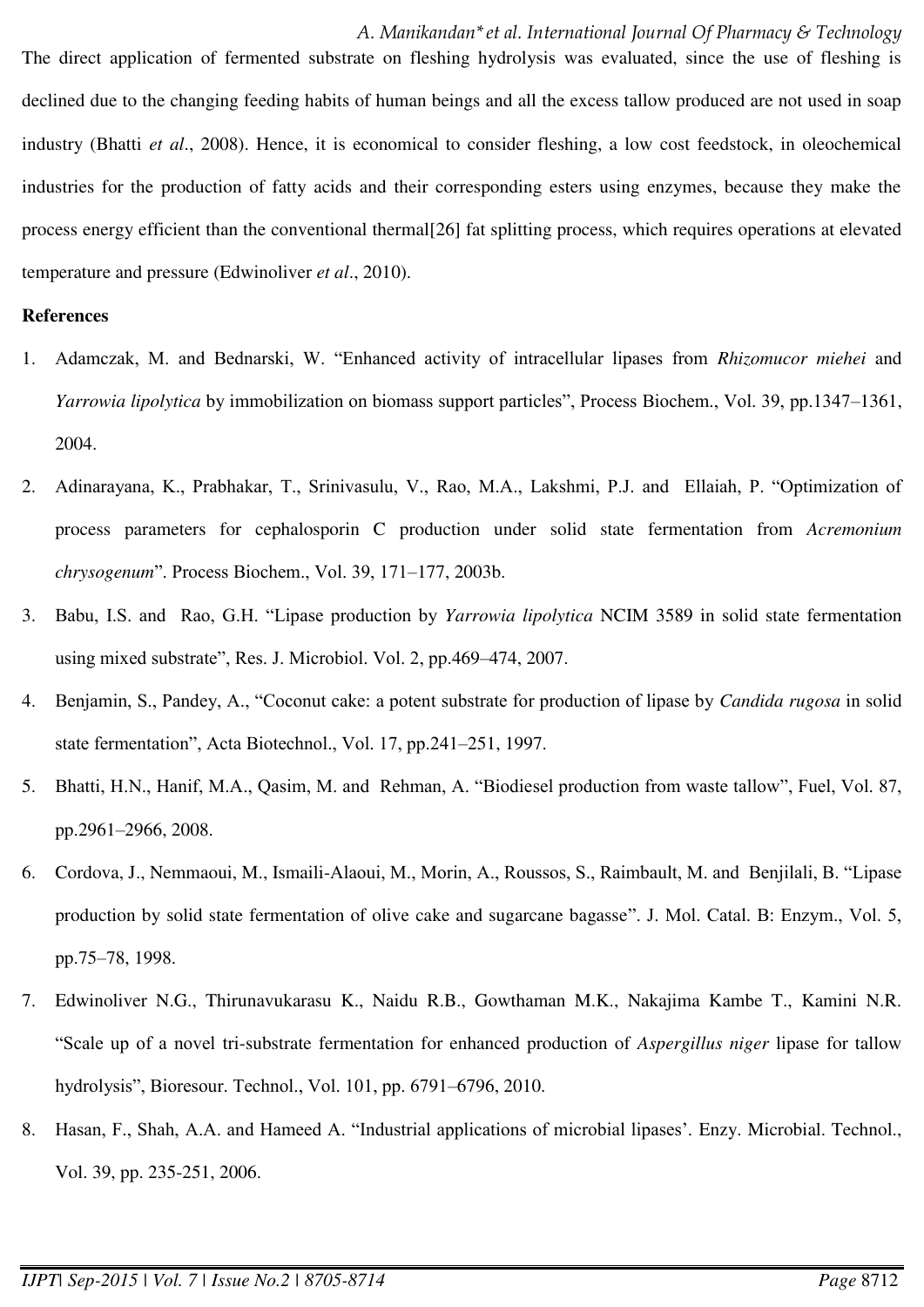- *A. Manikandan\*et al. International Journal Of Pharmacy & Technology*  9. Kamini, N.R., Mala, J.G.S., Puvanakrishnan, R. "Lipase production from *Aspergillus niger* by solid state fermentation using gingelly oil cake". Process Biochem., Vol. 33, pp. 505–511, 1998.
- 10. Kanya, T. C. S.; Rao, L. J.; Sastry, M. C. S. Characterization of wax esters, free fatty alcohols and free fatty acids of crude wax from sunflower seed oil refineries. Food Chem. 2007, 101, 1552–1557.
- 11. Lebedevas, S., Vaicekauskas, A., Lebedeva, G., Makareviciene, V., Janulis, P., Kazancev, K. "Use of waste fats of animal and vegetable origin for the production of biodiesel fuel: quality, motor properties, and emissions of harmful components", Ener. Fuel, Vol. 20, pp. 2274–2280, 2006.
- 12. Mahadik, N.D., Puntambekar, U.S., Bastawde, K.B., Khire, J.M., Gokhale, D.V. "Production of acidic lipase by *Aspergillus niger* in solid state fermentation", Process Biochem., Vol.38, pp. 715–721, 2002.
- 13. Mahanta, N., Gupta, A., Khare, S.K. "Production of protease and lipase by solvent tolerant *Pseudomonas aeruginosa* PseA in solid state fermentation using Jatropha curcas seed cake as substrate",. Bioresour. Technol. Vol. 99, pp.1729–1735, , 2008.
- 14. Mala, J.G.S., Edwinoliver, N.G., Kamini, N.R., Puvanakrishnan, R. "Mixed substrate solid state fermentation for production and extraction of lipase from *Aspergillus niger* MTCC 2594", J. Gen. Appl. Microbiol., Vol. 53, pp. 247–253, , 2007.
- 15. Rao, P., and Divakar, S. "Lipase catalyzed esterification of a-terpineol with various organic acids: application of the Plackett-Bunnan design", Process Biochem., vol. 36, pp.1125-1128, 2001.
- 16. Rodriguez, J.A., Mateos, J.C., Nungaray, J., Gonzalez, V., Bhagnagar, T., Roussos, S., Cordova, J., Baratti, J. "Improving lipase production by nutrient source modification using *Rhizopus homothallicus* cultured in solid state fermentation", Process Biochem., Vol.41, pp. 2264–2269, 2006.
- 17. Tschocke, C. "Enzymatic treatment of fats in wastewater treatment plants", Eau. Ind. Nuisances, Vol.138, pp.63-64, 1990.
- 18. Yamada, K.; Ota, U.; Machida, H. Studies on the production of lipase by microorganisms II. Quantitative determination of lipase. Agric. Biol. Chem. 1962, 26, A69.
- 19. Niranjan U., Subramanyam R.B.V., Khanaa V., "Developing a Web Recommendation System Based on Closed Sequential Patterns", Communications in Computer and Information Science, ISSN : 1865-0929, 101() (2010) PP.171-179.